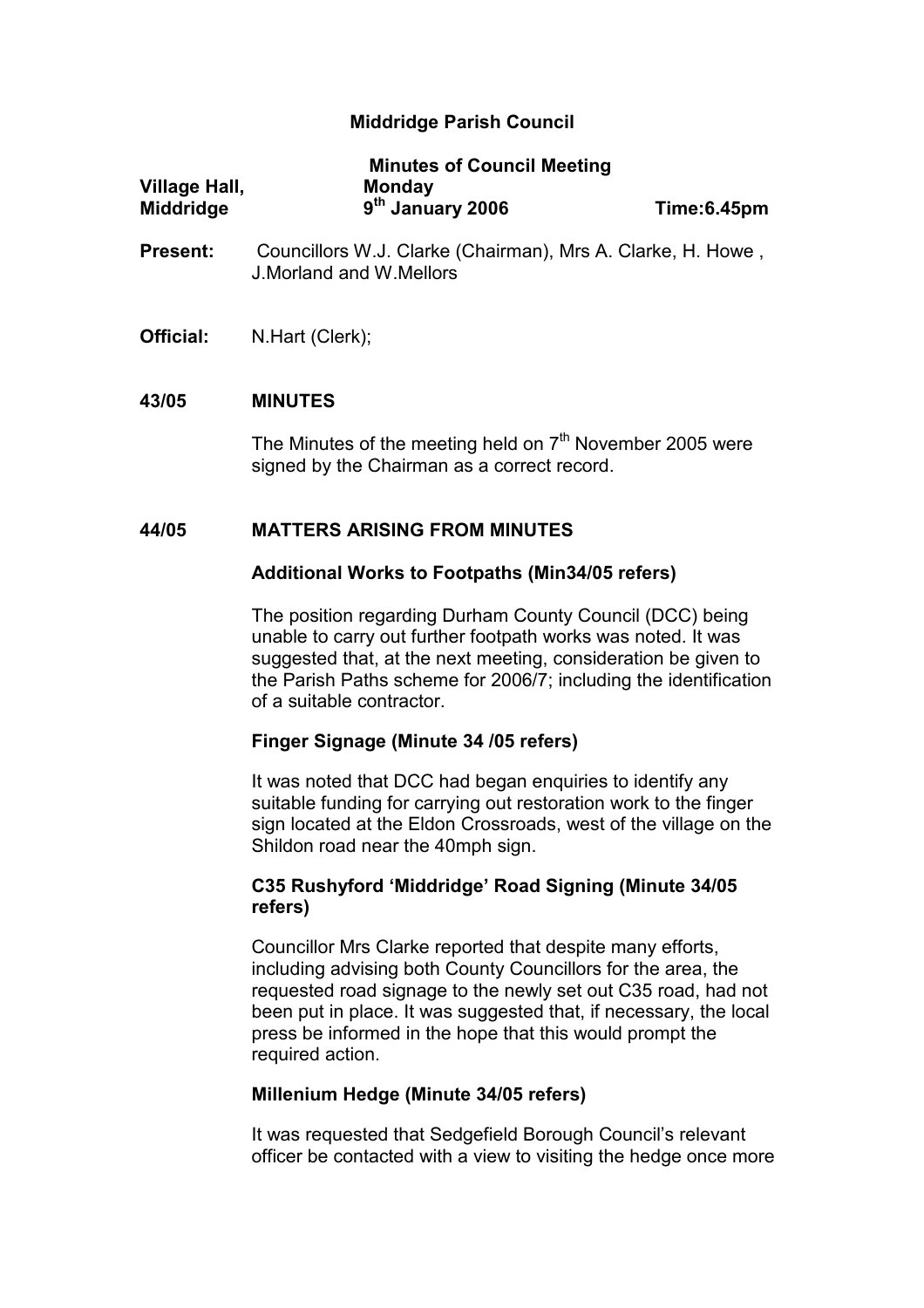to identify what further action should be taken to maintain the hedge.

### DCC Proposed Sale of Allotments, Middridge (Minute 37/05 refers)

The Parish Clerk advised that no further correspondence had been received from DCC regarding their proposed disposal of the allotment land, despite verbal indications that the matter would be considered by their Cabinet in the early part of December or January. No information had been posted on their website to this effect either. It was requested that information be reported to members as and when any further information was received.

### Christmas 2005

Consideration was given to the Christmas events, which included the provision of selection boxes, on behalf of the Parish Council, to all children in the village who participated. The Christmas festivities included a tree provided on the Village Green, and particular mention was made of the excellent tree received from Lyndhurst Nurseries and decorated by Durham County Council. The Bay Horse Public House had also placed their own tree outside their premises.

## 45/05 ACCOUNTS FOR PAYMENT

Members considered a schedule of Accounts for Payment.

 RESOLVED that the following accounts be approved for payment:-

| <b>BDO Stoy Hayward</b><br><b>External Auditor fees</b><br>Mrs A.Clarke<br><b>Selection Boxes</b><br>N.Hart<br>Salary<br>N.Hart<br>Postage<br><b>Parish Paths Contract</b><br>T.Walton | £141.00<br>£41.72<br>£141.67<br>£2.70<br>£1,151.50 |
|----------------------------------------------------------------------------------------------------------------------------------------------------------------------------------------|----------------------------------------------------|
|                                                                                                                                                                                        |                                                    |

## 46/05 GROUNDS MAINTENANCE & GENERAL REPAIRS

It was noted the deadline for return of expressions of interest in the contract for grounds maintenance works on behalf of the Parish was due to close on the  $20<sup>th</sup>$  January 2006. Consideration of the award of the contract would therefore be given at the next meeting.

RESOLVED that the contract for the Grounds Maintenance contract be considered at the next meeting.